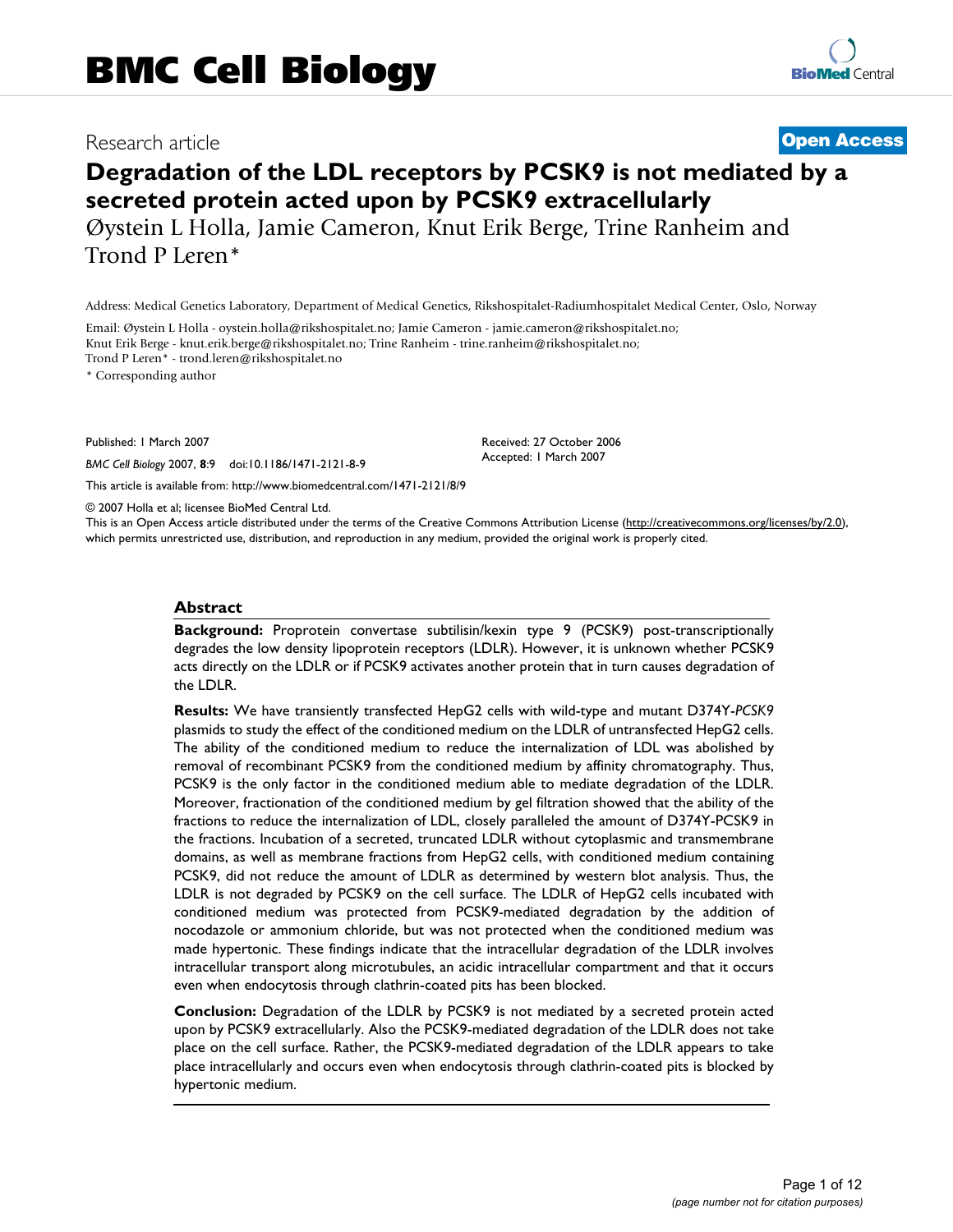# **Background**

Proprotein convertase subtilisin/kexin type 9 (PCSK9) is a proprotein convertase of the subtilase family [1,2]. It is synthesized as a soluble zymogen which undergoes autocatalytic intramolecular cleavage in the endoplasmic reticulum [1,2]. After cleavage, mature PCSK9 is efficiently secreted as a complex with its prosegment and can be found in the medium of cultured cells [1] and in human plasma[3,4]. By the use of subcellular fractionation, PCSK9 has been localized in endoplasmic reticulum and the intermediate vesicular compartment, but not in Golgi cisternae [5]. Even though the substrate for PCSK9 has not been identified, PCSK9 has been shown to play a role in cholesterol metabolism by regulating the number of cell surface low density lipoprotein receptors (LDLR) [6-9]. Because PCSK9 reduces the number of LDLR without reducing the amount of *LDLR* mRNA [6,7], degradation of LDLR by PCSK9 is apparently a post-transcriptional event.

Both the *LDLR* and the *PCSK9* genes are transcriptionally regulated by sterol regulatory element-binding protein 2 [10,11]. Thus, both genes are upregulated when intracellular levels of cholesterol are low. A role for PCSK9 in the regulation of serum cholesterol levels in humans, is demonstrated by the findings that mutations in the *PCSK9* gene have been associated both with hypo- [12-14] and hypercholesterolemia [15-20]. The mechanism by which some mutations cause hypocholesterolemia, and others cause hypercholesterolemia, is through reduced or increased LDLR-degrading activity, respectively [21]. A possible mechanism for the higher LDLR-degrading activity of the D374Y mutant PCSK9, is reduced inactivation by the proprotein convertases furin and/or PC5/6A [4]. For the S127R mutant, increased secretion of apolipoprotein B-containing lipoproteins may contribute to the hypercholesterolemia [22].

Degradation of the LDLR by PCSK9 is dependent on maintained catalytic activity of PCSK9 [7,8] and appears to take place in a post-Golgi compartment [7]. However, the exact location for the degradation has not been identified. We have previously shown that conditioned medium from HepG2 cells transiently transfected with a *PCSK9*-containing plasmid, reduces the amount of cell surface LDLR and internalization of LDL of untransfected HepG2 cells [21]. Thus, PCSK9 or a factor acted upon by PCSK9, is secreted from the transfected cells and degrades the LDLR either directly or indirectly. Even though an acidic compartment seems to be involved in degradation of LDLR by PCSK9 [7,23], studies of *ARH* knock-out mice suggest that internalization of LDLR is not required for the LDLR to be degraded by PCSK9 [8]. Thus, degradation may possibly take place on the cell membrane. However, no degradation products of the LDLR has been identified in culture medium of cells transfected with *PCSK9* constructs. This indicates that PCSK9 may not simply cleave the LDLR on the cell surface or that the cleaved LDLR is rapidly degraded and has therefore escaped identification.

The ability of PCSK9 to degrade the LDLR is cell specific. Overexpression of PCSK9 reduces the number of LDLR in liver and kidney cells[8,23], but not in fibroblasts [8]. It is therefore possible that PCSK9 may require another cellspecific protein to exert its effect on the LDLR. Thus, the exact mechanism by which PCSK9 degrades the LDLR remains to be determined.

In this study we have examined the LDLR-degrading characteristics of conditioned medium from HepG2 cells transiently transfected with *PCSK9*-containing plasmids, to provide information about the mechanism by which PCSK9 degrades the LDLR. For these studies the *PCSK9* cDNA construct containing mutation D374Y was primarily used because of its higher LDLR-degrading activity than the wild-type (WT) *PCSK9* construct [4,21].

# **Results**

#### *Removal of PCSK9-His from conditioned medium restores internalization of LDL*

PCSK9 could either degrade the LDLR by a direct interaction, or PCSK9 could act on other proteins that in turn cause degradation of the LDLR. Studies were therefore performed to determine whether removal of PCSK9 from conditioned medium affected the ability of conditioned medum to reduce the internalization of LDL. For these studies, conditioned media were prepared from HepG2 cells transiently transfected with WT-*PCSK9*-His plasmid, D374Y-*PCSK9*-His plasmid or with empty plasmid. The conditioned media were subjected to affinity chromatography using columns containing a nickel-chelating resin that binds His-tagged fusion proteins. Western blot analysis showed that all WT-PCSK9-His and D374Y-PCSK9- His of the conditioned medium, had been removed from the conditioned medium by the affinity chromatography (Fig. 1). The slight upward shift of the band corresponding to the mature PCSK9 in the medium, as compared to the corresponding band in the lysate, is due to posttranslational modification of secreted PCSK9 [1].

The effect of removing PCSK9-His from the conditioned media on the internalization of LDL, was determined by flow cytometry. Conditioned medium containing WT-PCSK9-His or D374Y-PCSK9-His, reduced the internalization of LDL by 38 ( $\pm$  10)% (p < 0.01) and 73 ( $\pm$  3)% (p < 0.0001), respectively, when compared to conditioned medium obtained from HepG2 cells transfected with empty plasmid (Fig. 2). After removal of WT-PCSK9-His or D374Y-PCSK9-His from the conditioned medium by affinity chromatography, the internalization of LDL was significantly increased ( $p < 0.05$  and  $p < 0.001$ , respec-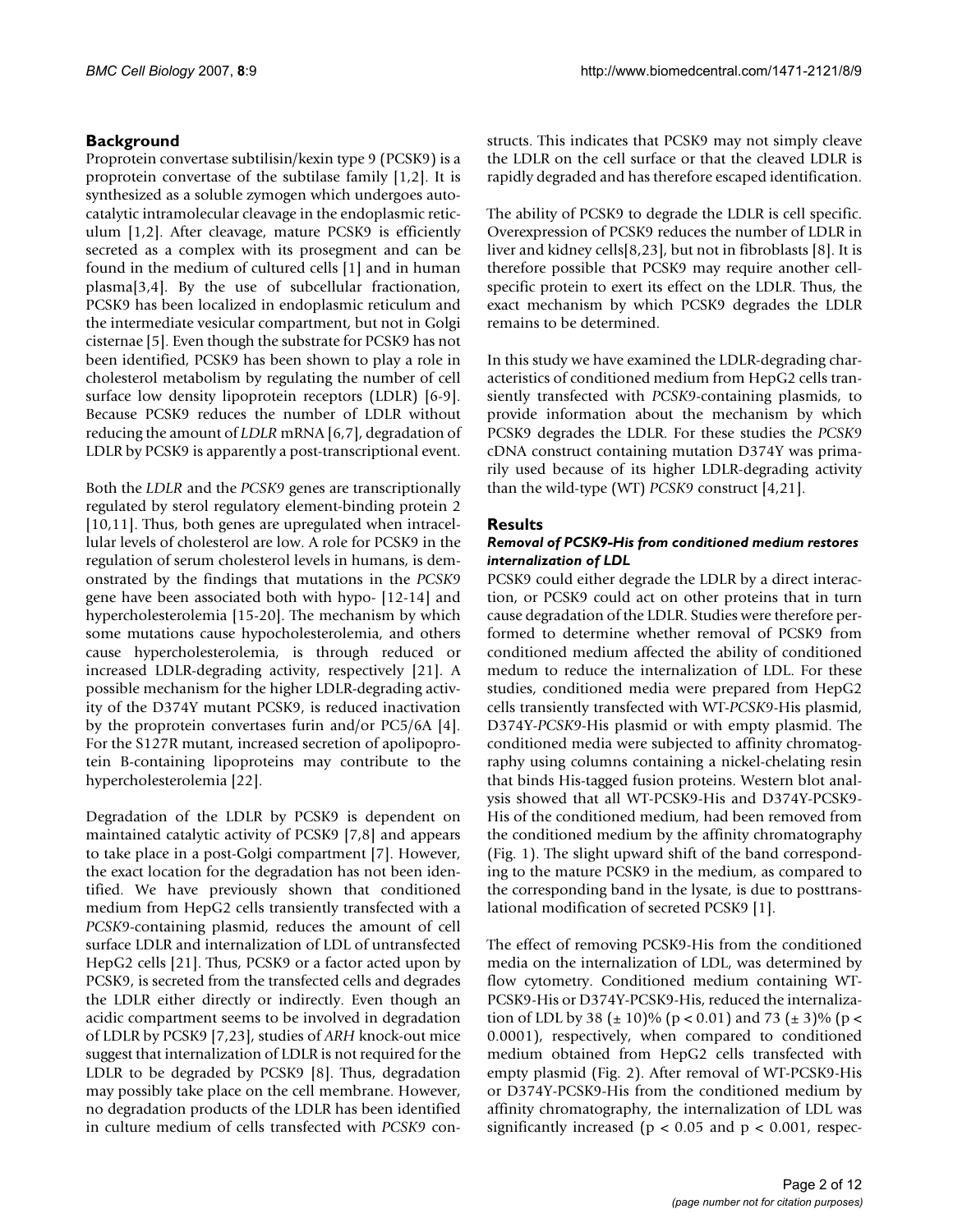|                                              |        |           |       | Affinity chromatography of medium |           |       |       |    |       |  |  |
|----------------------------------------------|--------|-----------|-------|-----------------------------------|-----------|-------|-------|----|-------|--|--|
|                                              | Lysate |           |       | <b>Before</b>                     |           |       | After |    |       |  |  |
|                                              | Empty  | <b>WT</b> | D374Y | Empty                             | <b>WT</b> | D374Y | Empty | WT | D374Y |  |  |
| Pro-PCSK9 →<br>Mature PCSK9 <sup>-&gt;</sup> |        |           |       |                                   |           |       |       |    |       |  |  |

**Affinity chromatography of PCSK9-His from conditioned medium**. Conditioned media from HepG2 cells transiently transfected with empty plasmid, wild-type (WT)-*PCSK9*-His plasmid or D374Y-*PCSK9*-His plasmid were loaded on affinity columns containing a nickel-chelating resin. Conditioned medium before and after affinity chromatography was subjected to western blot analysis using an anti-PCSK9 antibody. Western blot analyses of cell lysates equivalent to 20 μg of protein per lane, were included to identify pro-PCSK9 and mature, cleaved PCSK9. Four independent experiments were performed from which one representative western blot is shown.

tively). This post-affinity chromatographic increase in the internalization of LDL was significantly greater ( $p \lt$ 0.005) than the post-affinity chromatographic increase in the internalization of LDL caused by D374Y-*PCSK9*-FLAG which does not bind specifically to the nickel-chelating resin (Fig. 2). These findings indicate that PCSK9 is the only protein in the conditioned medium that causes degradation of the LDLR.

To further study whether the LDLR-degrading factor of the conditioned medium was PCSK9 itself and not a second protein acted upon by PCSK9, conditioned medium from HepG2 cells transiently transfected with D374Y-*PCSK9*- FLAG was fractionated by gel filtration on a Superdex 200 column. To determine the effect of the different fractions on the internalization of LDL, HepG2 cells were incubated with the individual fractions for 3 h at 37°C before the amount of LDL internalized was determined by flow cytometry. As can be seen from Fig. 3, cells incubated with fraction 18 had the lowest amount of LDL internalized. Slightly smaller reductions in the amount of LDL internalized were observed with fractions 17 and 19. Proteins in fraction 18 have a molecular hydrodynamic volume similar to that of proteins with a molecular weight of approximately 80 kDa. Western blot analysis of the fractions using an anti-FLAG antibody, showed that D374Y-PCSK9- FLAG were found in fractions 17–19 with the highest amount in fraction 18 (Fig. 3). Thus, the ability of the fractions to reduce the internalization of LDL, closely paralleled the amount of PCSK9 in the fraction. This finding therefore supports the notion that degradation of the LDLR by PCSK9, is caused by PCSK9 itself and not mediated by a second extracellular protein acted upon by PCSK9.

# *PCSK9 does not degrade a secreted truncated LDLR*

To study whether WT-PCSK9 or D374Y-PCSK9 could degrade the LDLR independent of any intracellular compartments, a truncated LDLR (EC-LDLR-His) lacking the cytoplasmic and transmembrane domains of the LDLR was used. Upon synthesis, this truncated LDLR is secreted into the culture medium. Taking advantage of this, we incubated medium containing EC-LDLR-His with conditioned media containing either WT-PCSK9-His or D374Y-PCSK9-His. Conditioned medium from HepG2 cells transfected with empty-plasmid was used as a control. After incubation, the amount of EC-LDLR-His was determined by western blot analysis using an anti-LDLR antibody. As can be seen from Figure 4A, no significant difference in the amount of EC-LDLR-His was detected after incubation with conditioned medium containing WT-PCSK9-His or D374Y-PCSK9-His. This finding therefore suggests that PCSK9 does not degrade the LDLR by a direct action on the extracellular part of the LDLR. How-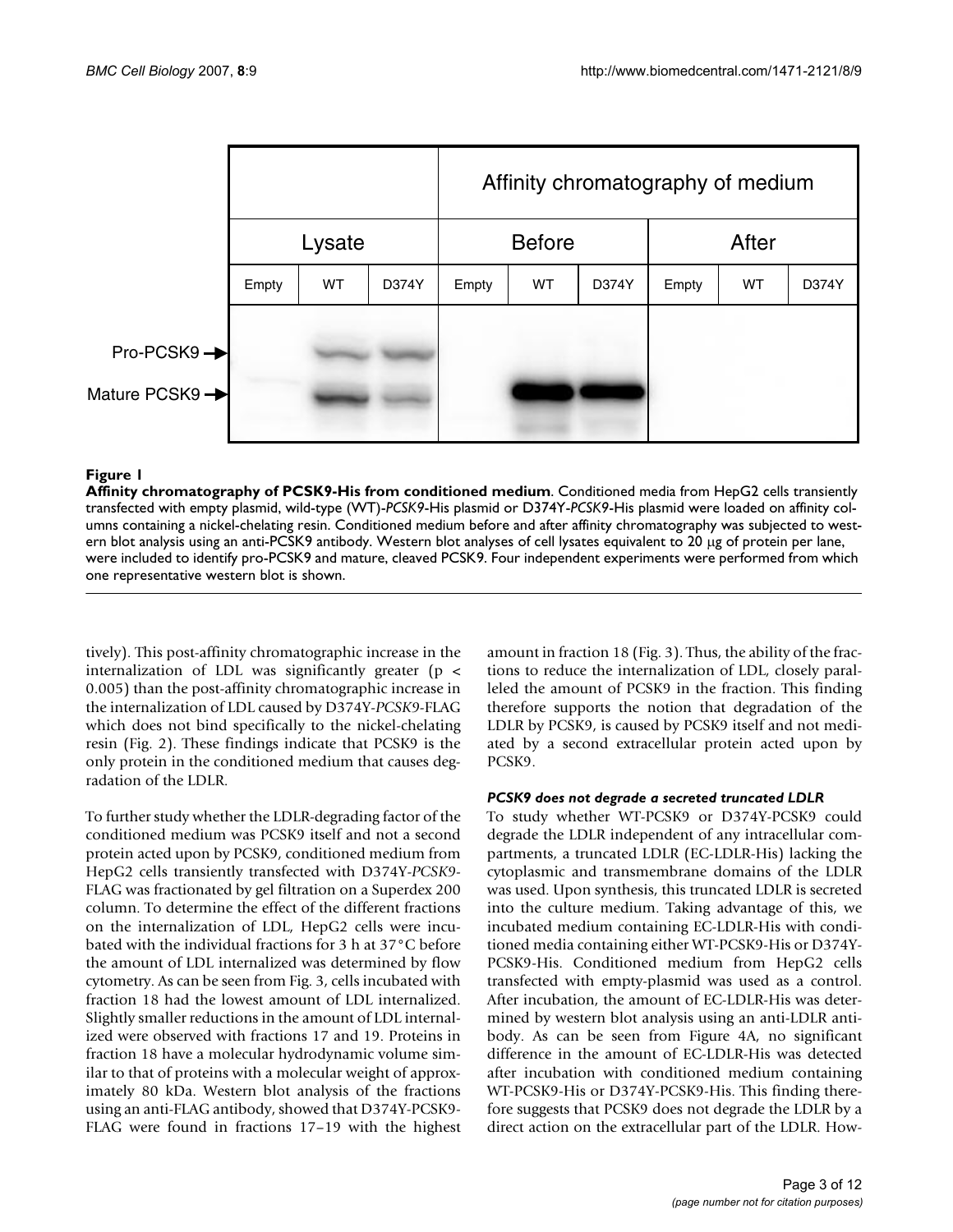

**Effect of conditioned medium depleted of PCSK9-His on the internalization of LDL**. His-tagged PCSK9 was cleared from conditioned medium of HepG2 cells transiently transfected with empty plasmid, wild-type (WT)-*PCSK9*-His plasmid or D374Y-*PCSK9*-His plasmid, by affinity chromatography. Conditioned medium from HepG2 cells transfected with D374Y-*PCSK9*-FLAG was also subjected to affinity chromatography as a control for a PCSK9 fusion protein which does not bind specifically to the nickel-chelating resin. The effect on internalization of LDL of the conditioned media before and after affinity chromatography, was studied by flow cytometry in untransfected HepG2 cells incubated with these media. Results represent mean (± SD) of four experiments. P-values are from comparisons between conditioned medium from transfections with empty plasmid on one hand and the PCSK9-containing media on the other hand (\* p < 0.05, \*\* p < 0.01, \*\* p < 0.001).

ever, it is possible that degradation of the LDLR on the cell surface by PCSK9 could require the presence of other cell membrane proteins.

# *PCSK9 in conditioned medium does not degrade the LDLR of membrane fractions*

In order to determine whether PCSK9 could degrade the LDLR in the presence of other membrane proteins, membrane fractions from HepG2 cell were prepared by ultracentrifugation. The membrane fractions were incubated with conditioned medium from HepG2 cells transiently transfected with empty plasmid, WT-*PCSK9*-His plasmid or D374Y-*PCSK9*-His plasmid. Western blot analyses were performed to determine the amount of LDLR in the membrane fractions after incubation with the conditioned media. As can be seen from Figure 4B, the presence of PCSK9 in the conditioned media did not reduce the amount of LDLR in the membrane fractions. This finding indicates that even in the presence of other membrane proteins, PCSK9 does not degrade the LDLR on the cell surface. Thus, it seems that intact cells with intracellular compartments are required for the PCSK9-mediated degradation of the LDLR.

# *PCSK9-mediated degradation of LDLR occurs independently of clathrin-coated pits*

To study whether endocytosis through clathrin-coated pits is required for the PCSK9-mediated intracellular degradation of the LDLR, conditioned medium was made hypertonic by adding 150 mmol/l of NaCl in order to rapidly and reversibly block clathrin-coated pit formation [24,25]. As a consequence of disruption of clathrin-coated pits, the LDLR are distributed over the entire cell surface [24]. In untransfected HepG2 cells incubated with hypertonic, conditioned medium from HepG2 cells transiently transfected with empty plasmid, the amount of LDL internalized was reduced to  $12\%$  (p < 0.01) as compared to regular, isotonic conditioned medium (Fig. 5A). Similar reduction in the internalization of LDL was also observed with hypertonic, conditioned medium from HepG2 cells transiently transfected with WT-*PCSK9*-FLAG or D374Y-*PCSK9*-FLAG plasmids (Fig. 5A). Thus, when the condi-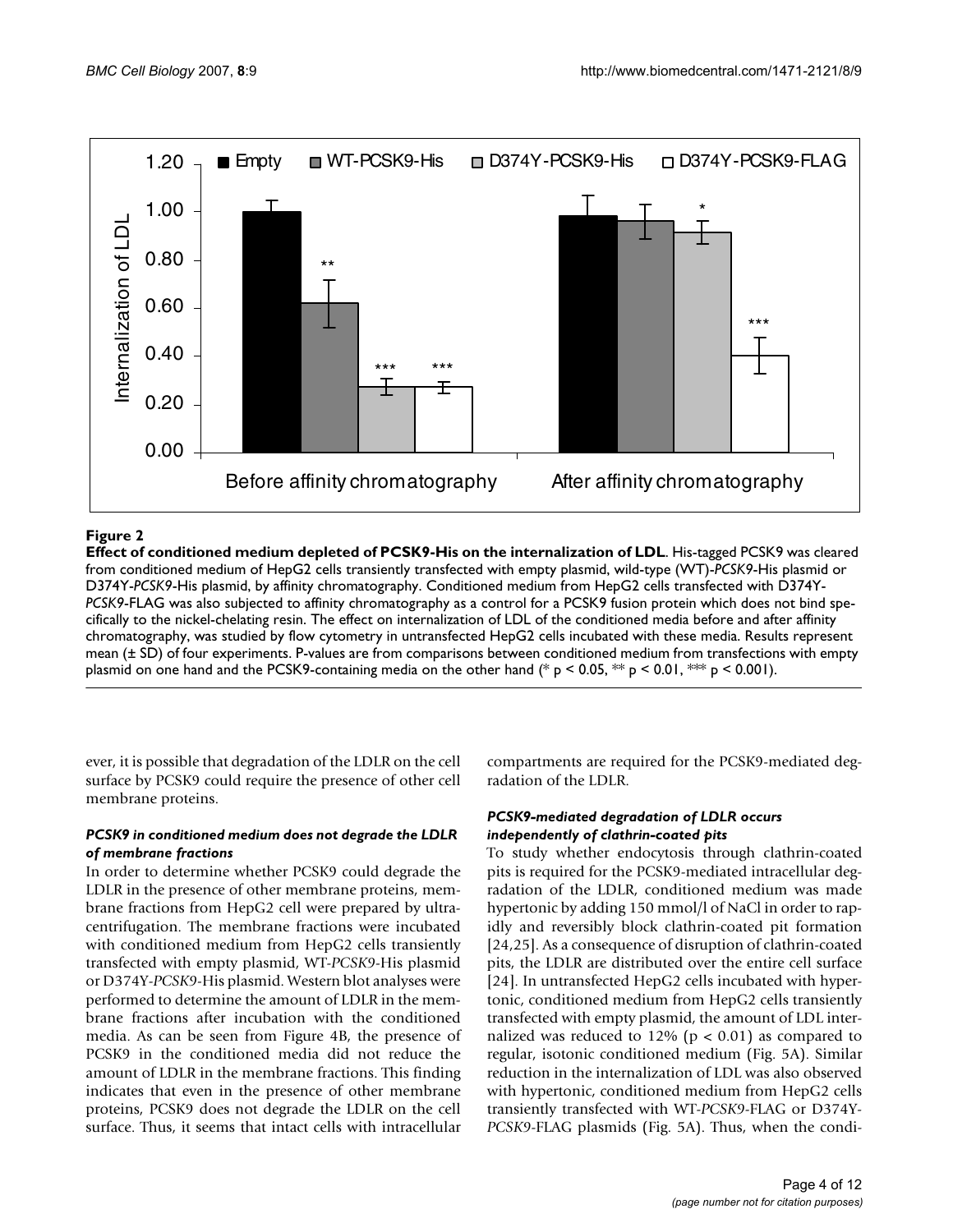

# **Figure 3** Gel filtration of conditioned medium from HepG2 cells transiently transiently transfected with D374Y-PCSK9-FLAG plasmid  $\alpha$ 74Y-PCSK9-FLAG plasmid in the D374Y-PCSK9-FLAG plasmid in the D374Y-PCSK9-FLAG plasmid

**Gel filtration of conditioned medium from HepG2 cells transiently transfected with D374Y-***PCSK9***-FLAG plasmid**. Conditioned medium from HepG2 cells transiently transfected with D374Y-*PCSK9*-FLAG plasmid or with empty plasmid were concentrated approximately 10 times and 1 ml was loaded onto a Superdex 200 gel filtration column. Fractions of 2 ml were collected. HepG2 cells were incubated with the different fractions to determine the effect on internalization of LDL by flow cytometry. Fractions containing molecular weight standards are indicated on the x-axis. Aliquotes of fractions 15–21 were also subjected to precipitation of proteins by trichloroacetic acid. The amount of mature D374Y-PCSK9-FLAG in the fractions was determined by western blot analysis using an anti-FLAG antibody as shown in the insert.

tioned medium was made hypertonic, the LDLR-mediated uptake of LDL was severely reduced due to lack of LDLR-mediated endocytosis of LDL through clathrincoated pits.

When the media were made hypertonic, the amount of cell surface LDLR was reduced by  $57\%$  ( $p < 0.05$ ) and  $45\%$ (n.s.) in HepG2 cells incubated with conditioned medium from HepG2 cells transfected with empty plasmid or the WT-*PCSK9*-His plasmid, respectively (Fig. 5B). In HepG2 cells incubated with D374Y-PCSK9-His conditioned medium, no significant change in the amount of cell surface LDLR was observed in hypertonic medium. Moreover, the amount of cell surface LDLR in hypertonic D374Y-PCSK9-His medium remained significantly (p < 0.05) lower than the corresponding value obtained with hypertonic, conditioned medium from HepG2 cells transfected with empty plasmid (Fig. 5B). Thus, endocytosis through clathrin-coated pits does not seem to be a prerequisite for the intracellular degradation of the LDLR by PCSK9.

To further study whether PCSK9 could enter HepG2 cells independently of clathrin-coated pits, the uptake of a redtagged PCSK9 fusion protein (WT-PCSK9-Red) was studied by flow cytometry in HepG2 cells incubated with isotonic or hypertonic medium. The amount of WT-PCSK9- Red internalized is the difference between cell-associated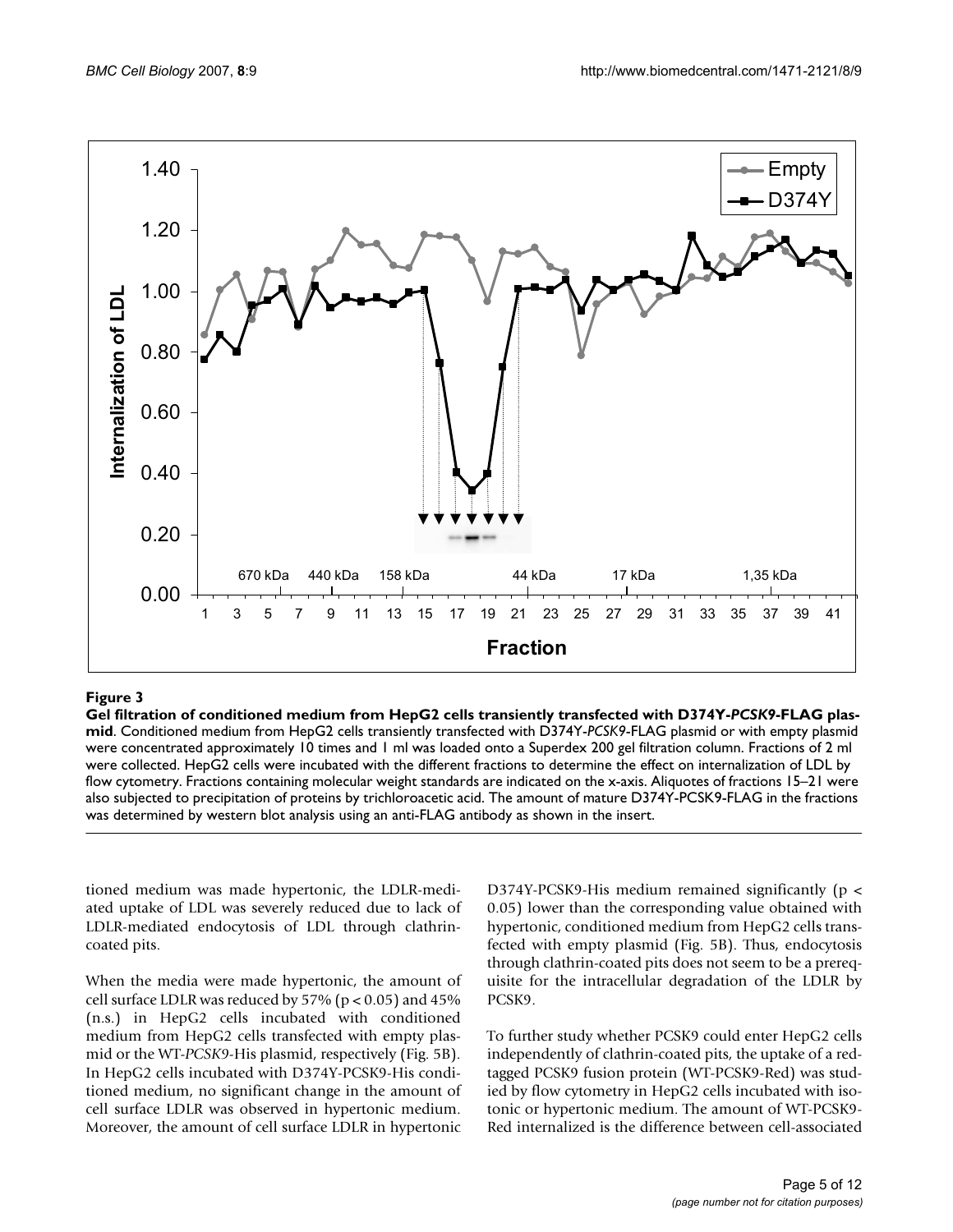

**Effect of conditioned medium containing PCSK9 on a truncated LDLR (EC-LDLR-His) and on the LDLR in membrane fractions**. **A)** Medium containing a secreted, truncated LDLR (EC-LDLR-His) missing the cytosolic and transmembrane domains of the LDLR was concentrated and incubated for 3 h at 37°C with conditioned media from HepG2 cells transiently transfected with empty plasmid, WT-*PCSK9*-His plasmid or the D374Y-*PCSK9*-His plasmid. **B)**  HepG2 cell membrane fractions were isolated by ultracentrifugation and incubated for 3 h at 37°C with conditioned media from HepG2 cells transiently transfected with empty plasmid, WT-*PCSK9*-His plasmid or the D374Y-*PCSK9*-His plasmid. After incubations, both EC-LDLR-His and membrane fractions (15 μg per lane) were subjected to western blotting in order to determine the amout of LDLR. For the membrane fractions, the amount of transferrin receptor (TFRC) was used as control. Three independent experiments were preformed from which one representative western blot is shown.

WT-PCSK9-Red at 37°C and at 4°C. As can be seen from Fig. 6, HepG2 cells incubated with hypertonic medium containing WT-PCSK9-Red, was able to take up WT-PCSK9-Red although to a slightly lower extent ( $p < 0.05$ ) than cells incubated with isotonic medium. Thus, PCSK9



#### Figure 5

**Efect of hypertonic, conditioned medium on internalization of LDL and on the amount of cell surface LDLR**. HepG2 cells were transiently transfected with empty plasmid, WT-*PCSK9*-His plasmid or D374Y-*PCSK9*-His plasmid. Conditioned media from transfected cells were made hypertonic by addition of NaCl which increased the final concentration of NaCl by 150 mmol/l. The hypertonic medium was added to untransfected HepG2 cells for a 3 h incubation at 37°C. Isotonic, conditioned medium which had not been added NaCl was used as control. **A)** To measure internalization of LDL the cells were added fluorescently labelled DiD-LDL (10 μg/ml) and incubated for 2 h at 37°C. **B)** To measure the amounts of cell surface LDLR, the cells were labelled with anti-LDLR IgG-C7 antibody and counter-stained with Alexa Fluor® 488 goat anti-mouse IgG. Cell fluorescence was quantified by flow cytometry. Results represent mean (± SD) of three experiments (\* p < 0.05, \*\* p < 0.01, \*\* p < 0.001).

is able to enter HepG2 cells independently of clathrincoated pits.

#### *Nocodazole or ammonium chloride inhibits degradation of the LDLR*

Conditioned medium from HepG2 cells transiently transfected with the D374Y-*PCSK9*-FLAG plasmid, reduced the total amount of LDLR of untransfected HepG2 cells by 40% (p < 0.05) compared to conditioned medium from cells transfected with empty plasmid (Fig. 7). In contrast, conditioned medium from HepG2 cells transiently transfected with the D374Y-*PCSK9*-FLAG plasmid did not reduce the amount of cell membrane transferrin receptor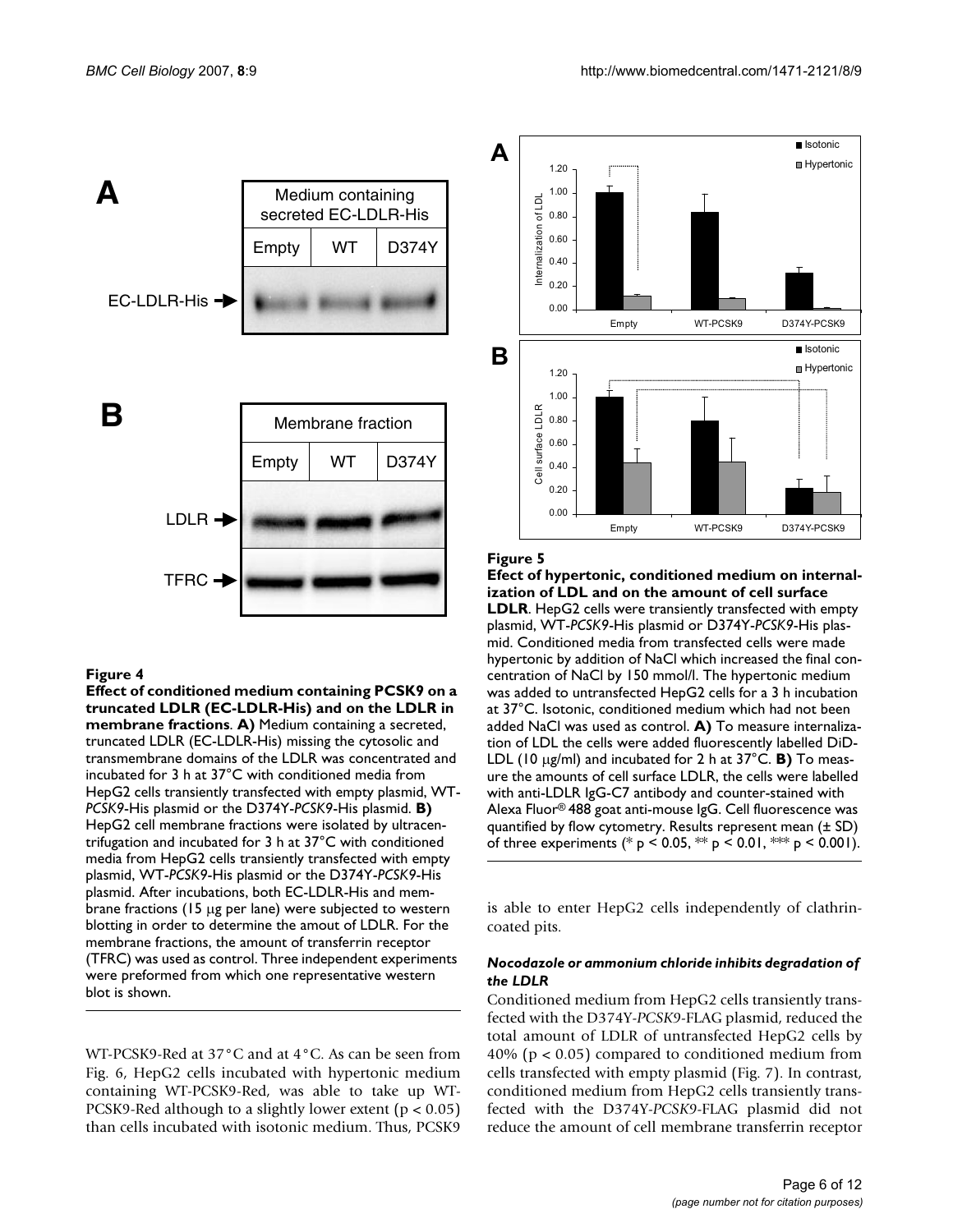

**Effect of hypertonic medium on internalization of WT-PCSK9-Red**. Conditioned medium from HepG2 cells transiently transfected with WT-*PCSK9*-Red plasmid was made hypertonic by addition of NaCl which increased the final concentration of NaCl by 150 mmol/l. The hypertonic, conditioned medium was added to untransfected HepG2 cells for 3 h incubations at 37°C or at 4°C. Isotonic, conditioned medium is conditioned medium without addition of NaCl. Amounts of cell-associated WT-PCSK9-Red were determined by flow cytometry. Control is medium without WT-PCSK9-Red. Results represent mean (± SD) of three experiments (\*\* p < 0.01, \*\*\* p < 0.001).

(Fig. 7). Studies by others have suggested that degradation of the LDLR by PCSK9 takes place in an acidic intracellular compartment, possibly the lysosome [7,23]. Intracellular transport of an LDLR-containing endosome to the lysosomes requires intact microtubules that are disrupted by nocodazole [26]. To study whether nocodazole affected the LDLR-degrading activity of the conditioned medium, HepG2 cells were incubated for 3 h with conditioned medium from HepG2 cells transiently transfected with the D374Y-*PCSK9*-FLAG plasmid with or without addition of 20 μg/ml nocodazole. As can be seen in Fig. 7, nocodazole protected the LDLR from degradation by PCSK9. Nocodazole seemed to increase the amount of LDLR in cells incubated with conditioned medium from cells transfected with empty plasmid. Addition of ammonium chloride which increases the pH of acidic compartments also protected the LDLR from degradation by the conditioned medium (Fig. 7). The intracellular degradation of the LDLR by PCSK9 therefore seems to require transport along microtubules to an acidic compartment.

# **Discussion**

In this report we have performed studies of the LDLRdegrading activity of conditioned medium from HepG2 cells transiently transfected with *PCSK9*-containing plasmids. Such conditioned medium efficiently degrades the

| Treatment   |       |       |       | Nocodazole | NH <sub>4</sub> Cl |       |  |
|-------------|-------|-------|-------|------------|--------------------|-------|--|
| Plasmid     | Empty | D374Y | Empty | D374Y      | Empty              | D374Y |  |
| <b>LDLR</b> |       |       |       |            |                    |       |  |
| <b>TFRC</b> |       |       |       |            |                    |       |  |
| LDLR signal | 1.0   | 0.6   | 1.2   | 1.3        | 1.0                | 0.9   |  |

# Figure 7

**Effect of nocodazole and ammonium chloride on PCSK9-mediated degradation of the LDLR**. HepG2 cells were cultured in media supplemented with nocodazole (20  $\mu$ g/ml) or ammonium chloride (NH<sub>4</sub>Cl, 10 mM) for 30 min. The media were then replaced with conditioned media from HepG2 cells transiently transfected with D374Y-*PCSK9*- FLAG plasmid or with empty plasmid, already containing ammonium chloride or nocodazole, and the incubation was continued for 3 h. The conditioned media had also been added ammonium chloride or nocodazole. Cell membranes were isolated and membrane proteins equivalent to 10 μg were subjected to western blot analysis to determine the amount of LDLR. The amount of transferrin receptor (TFRC) was used as a control. Band intensities were quantified using a ChemiDoc XRS and Quantity One version 4.4.0 software. Results represent the mean  $(\pm SD)$  of four experiments, from which one representative western blot is shown.

LDLR of untransfected cells [21]. The *PCSK9* plasmid containing the mutation D374Y was primarily used as this mutant has a higher LDLR-degrading activity than WT-PCSK9 [4,21].

A key question regarding the mechanism by which PCSK9 degrades the LDLR, is whether PCSK9 acts directly upon the LDLR or whether it activates another protein which in turn causes degradation of the LDLR. To answer this question, the effect of conditioned medium on the LDLR was studied after D374Y-PCSK9-His had been removed by affinity chromatography. The results clearly showed that removal of WT-PCSK9-His or D374Y-PCSK9-His almost completely abolished the ability of conditioned medium to reduce the internalization of LDL. This indicates that the LDLR-degrading activity of PCSK9 is not mediated by another protein in the culture medium. The results of gel filtration of conditioned medium from HepG2 cells transiently transfected with D374Y-*PCSK9*-FLAG, showed that the LDLR-degrading activity of the fractions closely paral-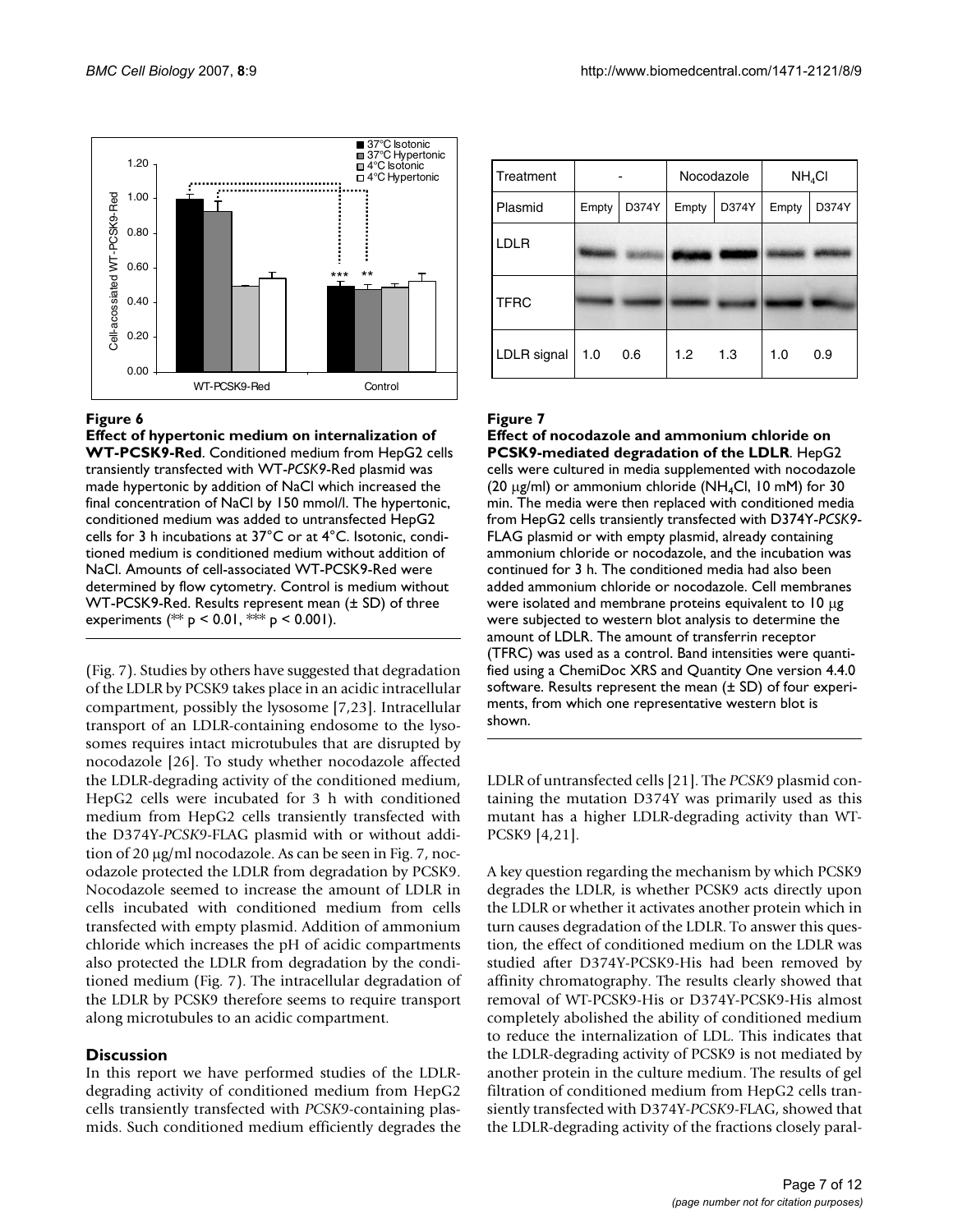leled the amount of D374Y-PCSK9-FLAG in the fractions. This finding shows that PCSK9 purified by gel filtration degrades the LDLR when added back to cultured cells. Moreover, it suggests that PCSK9 degrades the LDLR in a dose-dependent manner. This finding also supports the notion that PCSK9 is the only extracellular protein involved in the degradation of LDLR. The possibility that the active form of PCSK9 was PCSK9 complexed with another soluble protein is unlikely as the proteins of the fraction obtained by gel filtration which had the highest LDLR-degrading activity, had a molecular hydrodynamic volume similar to that of proteins with a molecular weight of approximately 80 kDa. This is close to the molecular weight of approximately 75 kDa of mature PCSK9 complexed to its prosegment [1]. Together, these data indicate that PCSK9 is the only extracellular protein which causes degradation of the LDLR. These data also indicate that PCSK9 appears extracellularly as a monomer, and is not complexed to another protein. Consequently, the explanation for the cell-specific effect of PCSK9 on degradation of the LDLR, does not appear to be that PCSK9 requires a secreted cell-specific protein to degrade the LDLR. However, it is possible that PCSK9 may require the presence of cell-specific membrane-bound or cytosolic proteins to degrade the LDLR.

The failure of the secreted, truncated LDLR (EC-LDLR-His), which lacks the cytoplasmic and membrane-spanning domains, to be degraded when incubated with conditioned medium, indicates that PCSK9 does not degrade the LDLR directly by acting on the extracellular part of the LDLR. It is possible that degradation of the LDLR on the cell surface, could require a cell membrane protein not present in the pure preparation of the truncated EC-LDLR-His. However, incubation of membrane fractions with conditioned media did not lead to degradation of the LDLR of the membrane fractions. Thus, even in the presence of other membrane proteins, PCSK9 does not degrade the cell surface LDLR. It therefore seems that PCSK9 and/or the LDLR need to be internalized in order for PCSK9 to degrade the LDLR.

Our finding that D374Y-PCSK9-His was able to reduce the number of cell surface LDLR even when clathrincoated pits were blocked by hypertonic medium, suggests that the intracellular degradation of the LDLR by PCSK9 does not involve endocytosis through clathrin-coated pits. This finding is therefore in agreement with the finding that functional ARH is not required for PCSK9 to degrade the LDLR in mice overexpressing PCSK9 [8]. However, these findings are at variance with the finding of Lagace et al. [27], which was published during review of our paper, who found that functional ARH is required for PCSK9 to degrade the LDLR when added exogenously to primary hepatocytes. The explanation for these conflicting data

could be that compensatory clathrin-independent endocytotic pathways may become activated when the clathrincoated pits are artificially blocked or when PCSK9 is overexpressed. The notion that the intracellular degradation of the LDLR may be independent of how the LDLR and PCSK9 enter the cells, is supported by the findings in HEp-2 cells where molecules endocytosed through clathrinindependent mechanisms were delivered to endosomes containing cargo which had been endocytosed through clathrin-coated pits [28]. Even though our studies show that clathrin-independent endocytosis is able to mediate the degradation of the LDLR by PCSK9, it is still possible that clathrin-dependent endocytosis may be the predominant pathway by which LDLR and PCSK9 enter the cells in vivo.

Both we, in this study, and others [7,23] have found that addition of ammonium chloride protects the LDLR from PCSK9-mediated degradation. This suggests that an acidic compartment is involved in the degradation of the LDLR. Together with our finding that nocodazole also protects the LDLR from degradation, transport of endosomes containing LDLR along microtubules to an acidic compartment seems to be involved in the degradation of LDLR by PCSK9. This notion is supported by the findings of Benjannet et al. [4] who have found present PCSK9 in both early and late endosomes. It is also supported by the recent data of Lagace et al. [27] who found that PCSK9 and LDLR associate and can be found in late endocytic compartments. They also found that administration of purified PCSK9 to the medium of HepG2 cells, reduced the number of cell surface LDLR in a dose- and timedependent manner. Thus, it may seem that PCSK9 has to be secreted and taken up by the cells in order to shuttle the LDLR from recycling endosomes to a late endosomes and eventually to lysosomes. However, more studies are needed to determine the exact mechanisms by which PCSK9 degrades the LDLR intracellularly.

# **Conclusion**

Degradation of the LDLR by PCSK9 is not mediated by a secreted protein acted upon by PCSK9 extracellularly. Also the PCSK9-mediated degradation of the LDLR does not take place on the cell surface. Rather, the PCSK9-mediated degradation of the LDLR appears to take place intracellularly and occurs even when endocytosis through clathrincoated pits is blocked by hypertonic medium.

# **Methods**

# *Mutagenesis of PCSK9*

D374Y-*PCSK9*-FLAG plasmid containing mutation D374Y was made by site-directed mutagenesis of the WT *PCSK9* plasmid (pCMV-*PCSK9*-FLAG) which contains the sequence for the FLAG epitope tag fused to the 3' end of the PCSK9 coding sequence, as previously described [21].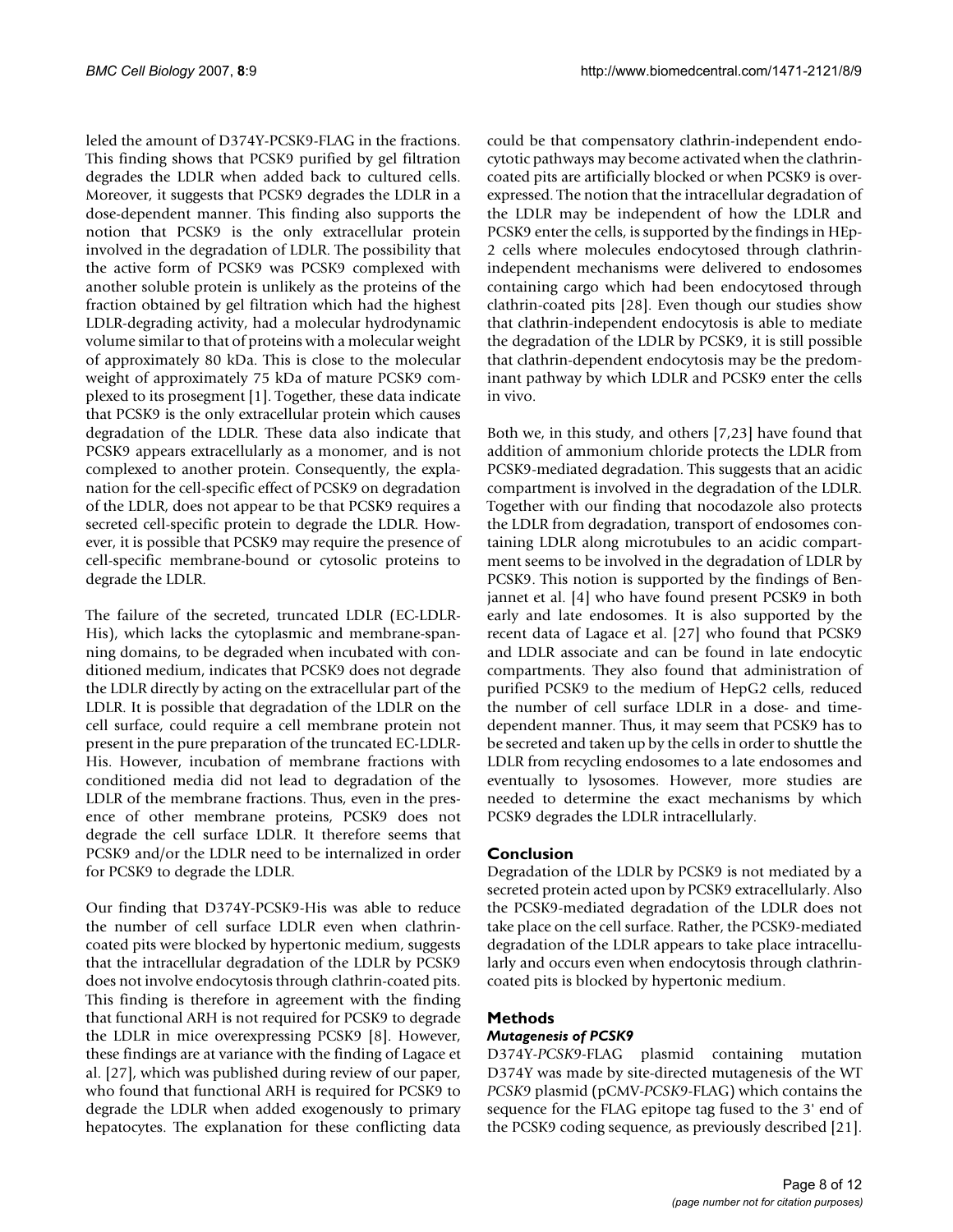To create the D374Y-*PCSK9*-His plasmid, D374Y-*PCSK9* was first amplified using the D374Y-*PCSK9*-FLAG plasmid as a template and the 5' primer: 5'-CACCAT-GGGCACCGTCAGCTCCAG-3' and 3' primer: 5'- CTGGAGCTCCTGGGAGGCCTGCGC-3'. The PCR product was cloned into pcDNA3.1D/V5-His-TOPO with pcDNA3.1 Directional TOPO Expression Kit (Invitrogen, Carlsbad, CA). The resulting fusion protein (D374Y-PCSK9-His) contains D374Y-PCSK9 fused to a 47 amino acid peptide containing the V5 and His epitope tags. The WT-PCSK9-His plasmid was created by site-directed mutagenesis of the D374Y-*PCSK9*-His plasmid using the 5' primer: 5'-CATTGGTGCCTCCAGCGACTGCAGCAC-CTGC-3' and 3' primer: 5'-GCAGGTGCTGCAGTCGCT-GGAGGCACCAATG-3'. An expression vector that encodes WT- PCSK9 followed by a red fluorescent protein was constructed as follows. The WT-*PCSK9*-FLAG plasmid was used as template for amplification of WT-*PCSK9* using the primers: 5' primer; 5'-CCCTCGAGATGGGCACCGT-CAGCTCCAGGCGG-3', 3' primer; 5'-ATCCCGGGCCT-GGAGCTCCTGGGAGGCCTGCGCCA-3'. The 5' primer contained a XhoI restriction site, and the 24 first nucleotide of the translated part of the *PCSK9* gene. The 3' primer contained a SmaI site and the last 27 nucleotides of the translated part of the *PCSK9* gene. The stop codon was not included in the 3'-primer. The amplified PCR product was digested with XhoI and SmaI (New England Biolabs Inc., Ipswich, MA). The digested products were separated by agarose gel electrophoresis. The relevant band was excised and purified prior ligation into a similarly digested pDsRed-Express-N1 plasmid (Clontech Laboratories, Inc., Palo Alto, CA) to generate WT-*PCSK9*-Red. The integrity of the plasmids was confirmed by DNA sequencing. An empty plasmid, pcDNA3.1/c-myc-His (Invitrogen), was used as a negative control in transfection experiments.

# *Production of conditioned medium from transiently transfected HepG2 cells*

HepG2 cells (The European Collection of Cultured Cells, Wiltshire, UK) were cultured in Modified Eagle's medium (MEM) (Gibco, Carlsbad, CA), containing penicillin (50 U/ml), streptomycin (50 μg/ml), L-glutamine (2 mM) and 10% fetal calf serum (Invitrogen) in a humidified atmosphere (37 $^{\circ}$ C, 5% CO<sub>2</sub>). For transient transfection experiments, HepG2 cells were seeded in 75 cm<sup>2</sup> collagencoated flasks (BD Biosciences, San Diego, CA) and grown to 80% confluency. The cells were transiently transfected with *PCSK9*-containing plasmids or with empty plasmid using Fugene-6 Reagent (Roche Diagnostics GmbH, Mannheim, Germany) according to the manufacturer's instructions. A ratio of 6:1 reagent to plasmid DNA was used during transfections. Transfection efficiencies were in the range of 10–20%. 24 h after transfection, the transfection solution was removed and the cells were washed

once with phosphate-buffered saline (PBS) before addition of 15 ml serum-free OptiMEM medium (Gibco). After a further 24 h incubation, the medium was removed and centrifuged for 5 min at 3000 rpm. This medium is referred to as conditioned medium. Constructs with a His sequence tag were used to generate PCSK9-His fusion proteins in order to enable immobilization of PCSK9-His on a nickel-chelating resin. Conditioned media from cells transfected with *PCSK9*-His constructs were also used for incubations with membrane fractions and with a preparation of truncated LDLR lacking the cytoplasmic and transmembrane domains as well as the experiments involving hypertonic media. For the other experiments, *PCSK9* constructs with a FLAG sequence tag were used. The LDLRdegrading activity of conditioned medium from HepG2 cells transiently transfected with D374Y-*PCSK9*-FLAG plasmid, was maintained for at least two weeks when stored at 4°C (data not shown).

# *Western blot analysis*

Cells were lysed in a buffer containing 1% Triton X-100, 100 mM NaCl, 10 mM EDTA, 20 mM Tris-HCl (pH 7.5). Cell lysates equivalent to 20 μg protein, or membrane fractions equivalent to 10 or 15 μg were separated by gel electrophoresis using a 4–20% Tris-HCl Criterion Precast Gel (Bio-Rad, Hercules, CA). The proteins were then electrophoretically transferred to an Immun-Blot PVDF Membrane for Protein Blotting (Bio-Rad). Non-specific binding sites were blocked in 5% Blotting Grade Blocker Non-Fat Dry Milk (Bio-Rad) for 1 h or overnight, and the membrane was immunostained for 1 h. The antibodies used were rabbit IgG anti-LDLR (1:1000, Progen Biotechnik GmbH, Heidelberg, Germany), rabbit IgG anti-PCSK9 (1:200, Cayman Chemical Company, Ann Arbor, MI), mouse anti-human transferrin receptor (1:1000, Zymed, San Fransisco, CA), mouse IgG anti-human CD71 (1:1000, Nordic Biosite, Täby, Sweden) and mouse anti-FLAG M2 monoclonal antibody (1:3000, Sigma-Aldrich Corp., St. Louis, MO). After incubation with the primary antibody the membranes were washed twice in Tris-buffered saline (TBS) containing 0.1% Tween-20 (Sigma-Aldrich Corp.) and incubated for 1 h with sheep anti-rabbit IgG or sheep anti-mouse IgG (Amersham Biosciences, Little Calfont, UK), both conjugated with horseradish peroxidase. After two more washing steps with TBS containing 0.1% Tween-20, the bands were visualized with SuperSignal West Dura Extended Duration Substrate (Pierce Biotechnology, Rockford, IL) and chemiluminescence was detected on a ChemiDoc XRS (Bio-Rad). Quantity One version 4.4.0 software (Bio-Rad) was used for quantification of band intensities.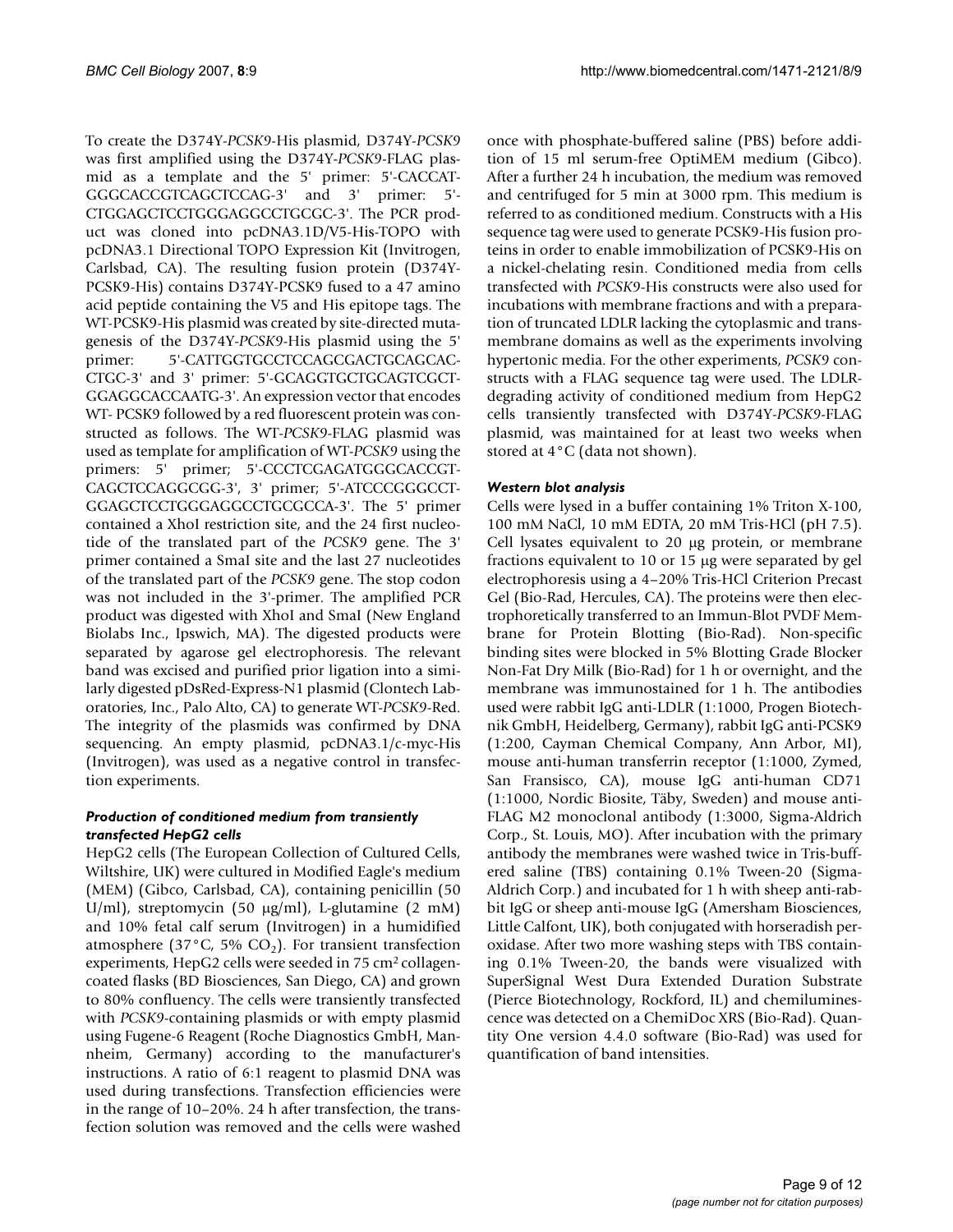#### *Flow cytometric analysis of internalization of LDL and cell surface LDLR*

A FACS Canto flow cytometer (BD Biosciences) was used to determine the amounts of LDL internalized by cultured cells and the amounts of cell surface LDLR, as previously described [21]. Briefly, LDL was fluorescently labelled with 1,1'-dioctadecyl-3,3,3',3'-tetramethylindodicarbocyanine perchlorate (DiD) (Molecular Probes, Eugene, OR), added to the cells (final conc. 10 μg/ml) and incubated for 2 h at 37°C. Cell surface LDLR were labelled with anti-LDLR IgG-C7 mouse monoclonal antibody (1:20, Progen Biotechnik) and counter-stained with Alexa Fluor® 488 goat anti-mouse IgG (H+L) (1:400, Molecular Probes). The amount of LDL internalized and cell surface LDLR were then determined by flow cytometry. LDLR levels were corrected for unspecific staining by labelling the cells with secondary antibody only.

#### *Gel filtration of conditioned medium*

Conditioned medium was concentrated approximately 10 times using BJP concentrators (Pro-Chem Inc., Littleton, MA) and 1 ml was loaded on a Superdex 200 gel filtration column (Pharmacia Fine Chemicals, Uppsala, Sweden). PBS was used for elution at a flow rate of 1 ml/min and fractions of 2 ml were collected. Gel Filtration Standard (Bio-Rad) containing five different proteins with molecular weights ranging from 1.35 to 670 kDa was used together with ferritin (440 kDa) for size determination. To study the ability of the fractions to reduce the internalization of LDL, HepG2 cells were incubated with the different fractions for 3 h at 37°C. Fluorescently labelled LDL was then added and the cells were incubated for another 2 h at 37°C. The amounts of LDL internalized were determined by flow cytometry.

#### *Preparation of a truncated LDLR lacking the cytoplasmic and membrane-spanning domains*

An *LDLR* construct encoding the 21 amino acids of the signal peptide, the 767 amino acids extracellular domain and the first amino acid of the membrane-spanning domain, was constructed by mutagenesis of the plasmid pcDNA4-*LDLR*-EYFP [29] which contains the coding sequence of the *LDLR*. This construct encodes the extracellular (EC) part of the LDLR. The primers used to amplify the truncated LDLR were: 5' primer: 5'-CTTGGTACCAG-CATGGGGCCCTGGGGCTGGAAATTGC-3', 3' primer: 5'- CGAGCGGCCGCAGCCCTCACGCTACTGGGCTTCTTC.

The 5' primer contained a KpnI restriction site, a Kozak sequence and the first 25 nucleotides of the translated part of the *LDLR* cDNA. The 3' primer contained a NotI site and nucleotides 2343–2467 of the *LDLR* cDNA. The amplified PCR product was TA-cloned into the pCR® 2.1- TOPO vector of the TOPO TA cloning kit (Invitrogen) according to the instructions by the manufacturer. The resulting pCR® 2.1-EC-*LDLR* plasmid was digested with

KpnI and NotI (new England Bioloabs, Inc.), and the fragments were separated by agarose gel electrophoresis. The band corresponding to EC-LDLR was cut out of the gel and purified by QIAquick gel extraction kit (Qiagen, Hilden, Germany) prior to ligation into a similarly digested pcDNA3.1/c-myc-His plasmid (Invitrogen) to generate pcDNA3.1-EC-*LDLR*-His. This plasmid contains the truncated *LDLR* cDNA fused to the c-myc and His sequence tags. The integrity of the plasmid was verified by DNA sequencing. The truncated LDLR (EC-LDLR-His) without the cytoplasmic and membrane-spanning domains, was prepared from media of HepG2 cells transiently transfected with the pcDNA3.1-EC-*LDLR*-His plasmid. 5 ml of medium containing secreted EC-LDLR-His was concentrated to 200 μl using BJP protein concentators (Pro-Chem Inc.). 10 μl of this concentrated medium was then added to 50 μl conditioned medium containing either WT-PCSK9-His or D374Y-PCSK9-His. Conditioned medium from HepG2 cells transfected with empty plasmid was used as a control. After incubation for 3 h at 37°C, 20 μl was subjected to western blot analysis in order to quantify the amount of EC-LDLR-His.

# *Cell membrane preparations*

HepG2 cells were cultured in serum-free OptiMEM medium overnight and harvested by scraping. After sonication, the cells were centrifuged at 500 g for 10 min. The supernatant was removed and centrifuged at 100 000 g for 60 min in a Beckman Coulter Optima LE-80K ultracentrifuge (Beckman Coulter, Fullerton, CA) using an ultrarotor 70TI (Beckman Coulter). The pellet containing the cell membranes was dissolved in PBS. 25 μl of cell membranes was incubated with 25 μl conditioned medium from HepG2 cells transiently transfected with empty plasmid, WT-*PCSK9*-His plasmid or D374Y-*PCSK9*-His plasmid.

#### *Affinity chromatography of His-tagged fusion proteins*

WT-PCSK9-His or D374Y-PCSK9-His secreted from HepG2 cells transiently transfected with WT-*PCSK9*-His or D374Y-*PCSK9*-His plasmids were isolated from 2 ml of culture medium added 500 μl 5× Native Purification Buffer with imidazole (final conc. 30 mM) using the ProBond Purification System (Invitrogen) according to the manufacturer's instructions. The Resin-Purification Column contains Nickel-Chelating Resin which selectively binds His-tagged recombinant fusion proteins. The cleared medium was sequentially dialyzed against PBS and OptiMEM serum-free medium at 4°C using a Slide-A-Lyzer Dialysis Cassette (10 000 MWCO, Pierce Biotechnology).

# *LDLR in hypertonic medium*

Hypertonic medium was prepared by a slight modification of the method described by Krämer-Guth et al. [25].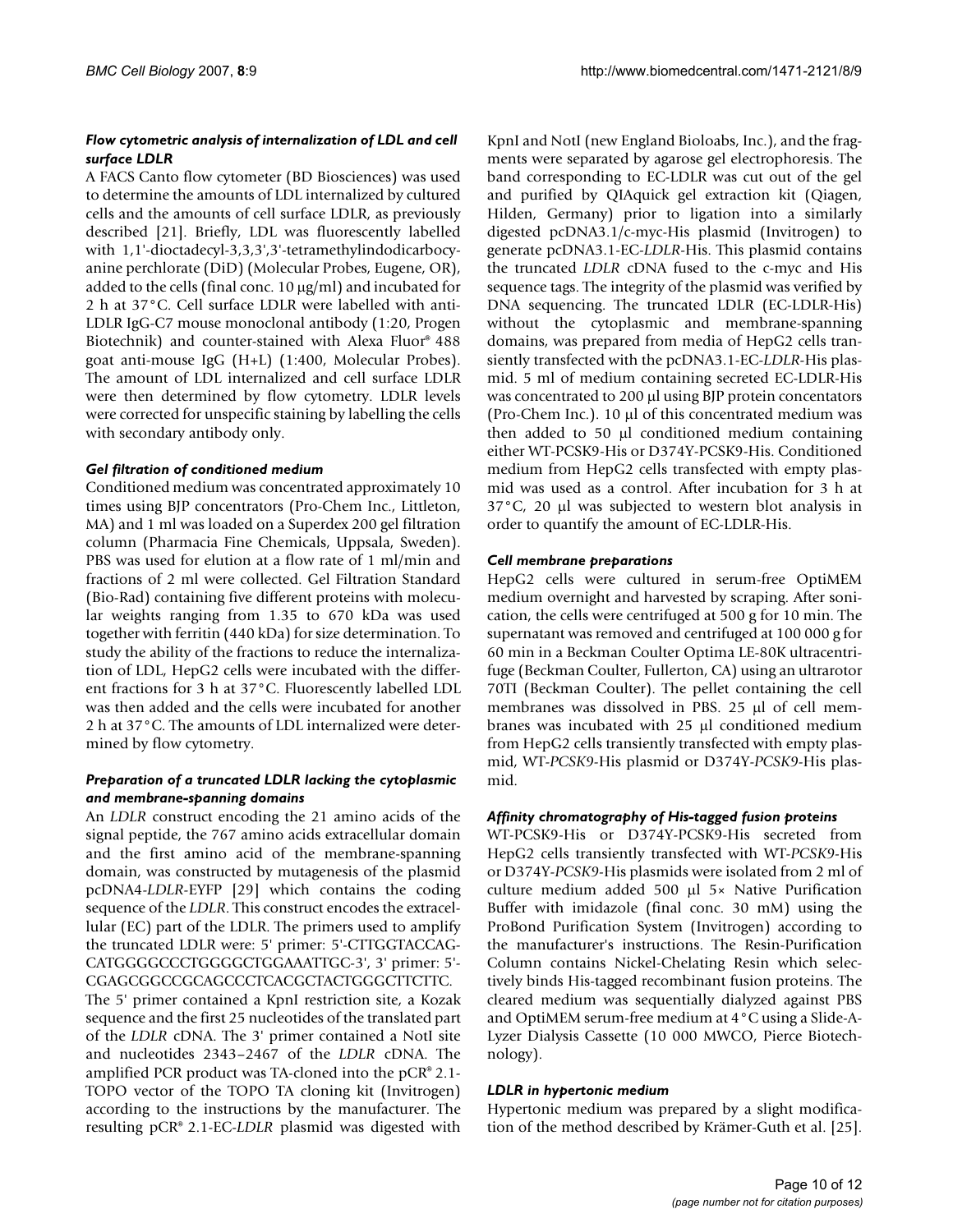30 μl of 5.0 M NaCl was added per ml of OptiMEM medium to increase he final concentration of NaCl by 150 mmol/l. The hypertonic medium was added to untransfected HepG2 cells for a 30 min preincubation at 37°C. The hypertonic medium was replaced with conditioned medium from transiently transfected HepG2 cells which had been made hypertonic after it had been removed from the transfected cells. The amount of cell surface LDLR in untransfected HepG2 incubated with hypertonic, conditioned medium, was determined by flow cytometry as previously described.

#### *Degradation of the LDLR in the presence of nocodazole or ammonium chloride*

HepG2 cells were seeded in 25 cm2 flasks (106 cells/flask) and cultured overnight. Nocodazole (Sigma-Aldrich Corp., final conc. 20 μg/ml) or ammonium chloride (Sigma-Aldrich Corp., final conc. 10 mM) was added to the cells and incubated for 30 min at 37°C. Medium was then replaced with conditioned medium containing nocodazole or ammonium chloride (final conc. 20 μg/ml and 10 mM, respectively). After incubation (3 h, 37°C), the cells were washed twice in PBS and harvested by cell scraping. Cell membranes were isolated with Compartmental Protein Extraction Kit (Chemicon International, Temecula CA) according to the manufacturer's instructions. Yields were typically 60–100 μg of membrane proteins per flask of which 10 μg were used for western blot analysis.

#### *Statistical analysis*

Comparisons between groups were performed by Student's two-tailed t-test. Values are reported as mean (± SD).

#### **Authors' contributions**

ØLH prepared conditioned media and performed affinity chromatography and the accompanying western blot and flow cytometric analyses. He also performed gel filtration and the accompanying western blot and flow cytometric analyses. He performed incubations of membrane fractions with conditioned media and the accompanying western blot analyses, and also performed incubations with ammonium chloride and nocodazole and the accompanying western blot analyses, as well as all experiments involving hypertonic media. JC incubated EC-LDLR-His with conditioned media and performed the accompanying western blot analyses. KEB designed and made the EC-*LDLR*-His and WT-*PCSK9*-RED constructs. TR designed and made the *PCSK9*-His constructs, performed membrane isolations and participated in the gel filtration experiments. TPL conceived the idea of the study, drafted the manuscript and wrote the final version. All authors participated in the design of the study, took part in the writing process and approved the final manuscript.

#### **Acknowledgements**

The authors wish to thank Harald Thidemann Johansen at Department of Pharmaceutical Biosciences, University of Oslo for excellent assistance with the gel filtration experiments and Mari Ann Kulseth for critical reading of the manuscript. The study was funded by Rikshospitalet-Radiumhospitalet Medical Center.

#### **References**

- Seidah NG, Benjannet S, Wickham L, Marcinkiewicz J, Jasmin SB, Stifani S, Basak A, Prat A, Chretien M: **[The secretory proprotein](http://www.ncbi.nlm.nih.gov/entrez/query.fcgi?cmd=Retrieve&db=PubMed&dopt=Abstract&list_uids=12552133) [convertase neural apoptosis-regulated convertase 1 \(NARC-](http://www.ncbi.nlm.nih.gov/entrez/query.fcgi?cmd=Retrieve&db=PubMed&dopt=Abstract&list_uids=12552133)[1\): liver regeneration and neuronal differentiation.](http://www.ncbi.nlm.nih.gov/entrez/query.fcgi?cmd=Retrieve&db=PubMed&dopt=Abstract&list_uids=12552133)** *Proc Natl Acad Sci U S A* 2003, **100:**928-933.
- 2. Naureckiene S, Ma L, Sreekumar K, Purandare U, Lo CF, Huang Y, Chiang LW, Grenier JM, Ozenberger BA, Jacobsen JS, Kennedy JD, DiStefano PS, Wood A, Bingham B: **[Functional characterization](http://www.ncbi.nlm.nih.gov/entrez/query.fcgi?cmd=Retrieve&db=PubMed&dopt=Abstract&list_uids=14622975) [of Narc 1, a novel proteinase related to proteinase K.](http://www.ncbi.nlm.nih.gov/entrez/query.fcgi?cmd=Retrieve&db=PubMed&dopt=Abstract&list_uids=14622975)** *Arch Biochem Biophys* 2003, **420:**55-67.
- 3. Zhao Z, Tuakli-Wosornu Y, Lagace TA, Kinch L, Grishin NV, Horton JD, Cohen JC, Hobbs HH: **[Molecular characterization of loss-of](http://www.ncbi.nlm.nih.gov/entrez/query.fcgi?cmd=Retrieve&db=PubMed&dopt=Abstract&list_uids=16909389)[function mutations in PCSK9 and identification of a com](http://www.ncbi.nlm.nih.gov/entrez/query.fcgi?cmd=Retrieve&db=PubMed&dopt=Abstract&list_uids=16909389)[pound heterozygote.](http://www.ncbi.nlm.nih.gov/entrez/query.fcgi?cmd=Retrieve&db=PubMed&dopt=Abstract&list_uids=16909389)** *Am J Hum Genet* 2006, **79:**514-523.
- 4. Benjannet S, Rhainds D, Hamelin J, Nassoury N, Seidah NG: **[The](http://www.ncbi.nlm.nih.gov/entrez/query.fcgi?cmd=Retrieve&db=PubMed&dopt=Abstract&list_uids=16912035) [proprotein convertase \(PC\) PCSK9 is inactivated by furin](http://www.ncbi.nlm.nih.gov/entrez/query.fcgi?cmd=Retrieve&db=PubMed&dopt=Abstract&list_uids=16912035) and/or PC5/6A: functional consequences of natural muta[tions and post-translational modifications.](http://www.ncbi.nlm.nih.gov/entrez/query.fcgi?cmd=Retrieve&db=PubMed&dopt=Abstract&list_uids=16912035)** *J Biol Chem* 2006, **281:**30561-30572.
- 5. Grozdanov PN, Petkov PM, Karagyozov LK, Dabeva MD: **[Expres](http://www.ncbi.nlm.nih.gov/entrez/query.fcgi?cmd=Retrieve&db=PubMed&dopt=Abstract&list_uids=16462892)[sion and localization of PCSK9 in rat hepatic cells.](http://www.ncbi.nlm.nih.gov/entrez/query.fcgi?cmd=Retrieve&db=PubMed&dopt=Abstract&list_uids=16462892)** *Biochem Cell Biol* 2006, **84:**80-92.
- 6. Maxwell KN, Breslow JL: **[Adenoviral-mediated expression of](http://www.ncbi.nlm.nih.gov/entrez/query.fcgi?cmd=Retrieve&db=PubMed&dopt=Abstract&list_uids=15118091) [Pcsk9 in mice results in a low-density lipoprotein receptor](http://www.ncbi.nlm.nih.gov/entrez/query.fcgi?cmd=Retrieve&db=PubMed&dopt=Abstract&list_uids=15118091) [knockout phenotype.](http://www.ncbi.nlm.nih.gov/entrez/query.fcgi?cmd=Retrieve&db=PubMed&dopt=Abstract&list_uids=15118091)** *Proc Natl Acad Sci U S A* 2004, **101:**7100-7105.
- 7. Maxwell KN, Fisher EA, Breslow JL: **[Overexpression of PCSK9](http://www.ncbi.nlm.nih.gov/entrez/query.fcgi?cmd=Retrieve&db=PubMed&dopt=Abstract&list_uids=15677715) [accelerates the degradation of the LDLR in a post-endoplas](http://www.ncbi.nlm.nih.gov/entrez/query.fcgi?cmd=Retrieve&db=PubMed&dopt=Abstract&list_uids=15677715)[mic reticulum compartment.](http://www.ncbi.nlm.nih.gov/entrez/query.fcgi?cmd=Retrieve&db=PubMed&dopt=Abstract&list_uids=15677715)** *Proc Natl Acad Sci U S A* 2005, **102:**2069-2074.
- 8. Park SW, Moon YA, Horton JD: **[Post-transcriptional regulation](http://www.ncbi.nlm.nih.gov/entrez/query.fcgi?cmd=Retrieve&db=PubMed&dopt=Abstract&list_uids=15385538) [of low density lipoprotein receptor protein by proprotein](http://www.ncbi.nlm.nih.gov/entrez/query.fcgi?cmd=Retrieve&db=PubMed&dopt=Abstract&list_uids=15385538) [convertase subtilisin/kexin type 9a in mouse liver.](http://www.ncbi.nlm.nih.gov/entrez/query.fcgi?cmd=Retrieve&db=PubMed&dopt=Abstract&list_uids=15385538)** *J Biol Chem* 2004, **279:**50630-50638.
- 9. Lalanne F, Lambert G, Amar MJ, Chetiveaux M, Zair Y, Jarnoux AL, Ouguerram K, Friburg J, Seidah NG, Brewer HB Jr., Krempf M, Costet P: **[Wild-type PCSK9 inhibits LDL clearance but does not](http://www.ncbi.nlm.nih.gov/entrez/query.fcgi?cmd=Retrieve&db=PubMed&dopt=Abstract&list_uids=15741654) [affect apoB containing lipoprotein production in mouse and](http://www.ncbi.nlm.nih.gov/entrez/query.fcgi?cmd=Retrieve&db=PubMed&dopt=Abstract&list_uids=15741654) [cultured cells.](http://www.ncbi.nlm.nih.gov/entrez/query.fcgi?cmd=Retrieve&db=PubMed&dopt=Abstract&list_uids=15741654)** *J Lipid Res* 2005, **46:**1312-1319.
- 10. Horton JD, Shah NA, Warrington JA, Anderson NN, Park SW, Brown MS, Goldstein JL: **[Combined analysis of oligonucleotide micro](http://www.ncbi.nlm.nih.gov/entrez/query.fcgi?cmd=Retrieve&db=PubMed&dopt=Abstract&list_uids=14512514)[array data from transgenic and knockout mice identifies](http://www.ncbi.nlm.nih.gov/entrez/query.fcgi?cmd=Retrieve&db=PubMed&dopt=Abstract&list_uids=14512514) [direct SREBP target genes.](http://www.ncbi.nlm.nih.gov/entrez/query.fcgi?cmd=Retrieve&db=PubMed&dopt=Abstract&list_uids=14512514)** *Proc Natl Acad Sci U S A* 2003, **100:**12027-12032.
- 11. Maxwell KN, Soccio RE, Duncan EM, Sehayek E, Breslow JL: **[Novel](http://www.ncbi.nlm.nih.gov/entrez/query.fcgi?cmd=Retrieve&db=PubMed&dopt=Abstract&list_uids=12897189) [putative SREBP and LXR target genes identified by microar](http://www.ncbi.nlm.nih.gov/entrez/query.fcgi?cmd=Retrieve&db=PubMed&dopt=Abstract&list_uids=12897189)[ray analysis in liver of cholesterol-fed mice.](http://www.ncbi.nlm.nih.gov/entrez/query.fcgi?cmd=Retrieve&db=PubMed&dopt=Abstract&list_uids=12897189)** *J Lipid Res* 2003, **44:**2109-2119.
- 12. Berge KE, Ose L, Leren TP: **[Missense mutations in the PCSK9](http://www.ncbi.nlm.nih.gov/entrez/query.fcgi?cmd=Retrieve&db=PubMed&dopt=Abstract&list_uids=16424354) [gene are associated with hypocholesterolemia and possibly](http://www.ncbi.nlm.nih.gov/entrez/query.fcgi?cmd=Retrieve&db=PubMed&dopt=Abstract&list_uids=16424354) [increased response to statin therapy.](http://www.ncbi.nlm.nih.gov/entrez/query.fcgi?cmd=Retrieve&db=PubMed&dopt=Abstract&list_uids=16424354)** *Arterioscler Thromb Vasc Biol* 2006, **26:**1094-1100.
- 13. Cohen J, Pertsemlidis A, Kotowski IK, Graham R, Garcia CK, Hobbs HH: **[Low LDL cholesterol in individuals of African descent](http://www.ncbi.nlm.nih.gov/entrez/query.fcgi?cmd=Retrieve&db=PubMed&dopt=Abstract&list_uids=15654334) [resulting from frequent nonsense mutations in PCSK9.](http://www.ncbi.nlm.nih.gov/entrez/query.fcgi?cmd=Retrieve&db=PubMed&dopt=Abstract&list_uids=15654334)** *Nat Genet* 2005, **37:**161-165.
- 14. Kotowski IK, Pertsemlidis A, Luke A, Cooper RS, Vega GL, Cohen JC, Hobbs HH: **[A spectrum of PCSK9 alleles contributes to](http://www.ncbi.nlm.nih.gov/entrez/query.fcgi?cmd=Retrieve&db=PubMed&dopt=Abstract&list_uids=16465619) [plasma levels of low-density lipoprotein cholesterol.](http://www.ncbi.nlm.nih.gov/entrez/query.fcgi?cmd=Retrieve&db=PubMed&dopt=Abstract&list_uids=16465619)** *Am J Hum Genet* 2006, **78:**410-422.
- Abifadel M, Varret M, Rabes JP, Allard D, Ouguerram K, Devillers M, Cruaud C, Benjannet S, Wickham L, Erlich D, Derre A, Villeger L, Farnier M, Beucler I, Bruckert E, Chambaz J, Chanu B, Lecerf JM, Luc G, Moulin P, Weissenbach J, Prat A, Krempf M, Junien C, Seidah NG, Boileau C: **[Mutations in PCSK9 cause autosomal dominant](http://www.ncbi.nlm.nih.gov/entrez/query.fcgi?cmd=Retrieve&db=PubMed&dopt=Abstract&list_uids=12730697) [hypercholesterolemia.](http://www.ncbi.nlm.nih.gov/entrez/query.fcgi?cmd=Retrieve&db=PubMed&dopt=Abstract&list_uids=12730697)** *Nat Genet* 2003, **34:**154-156.